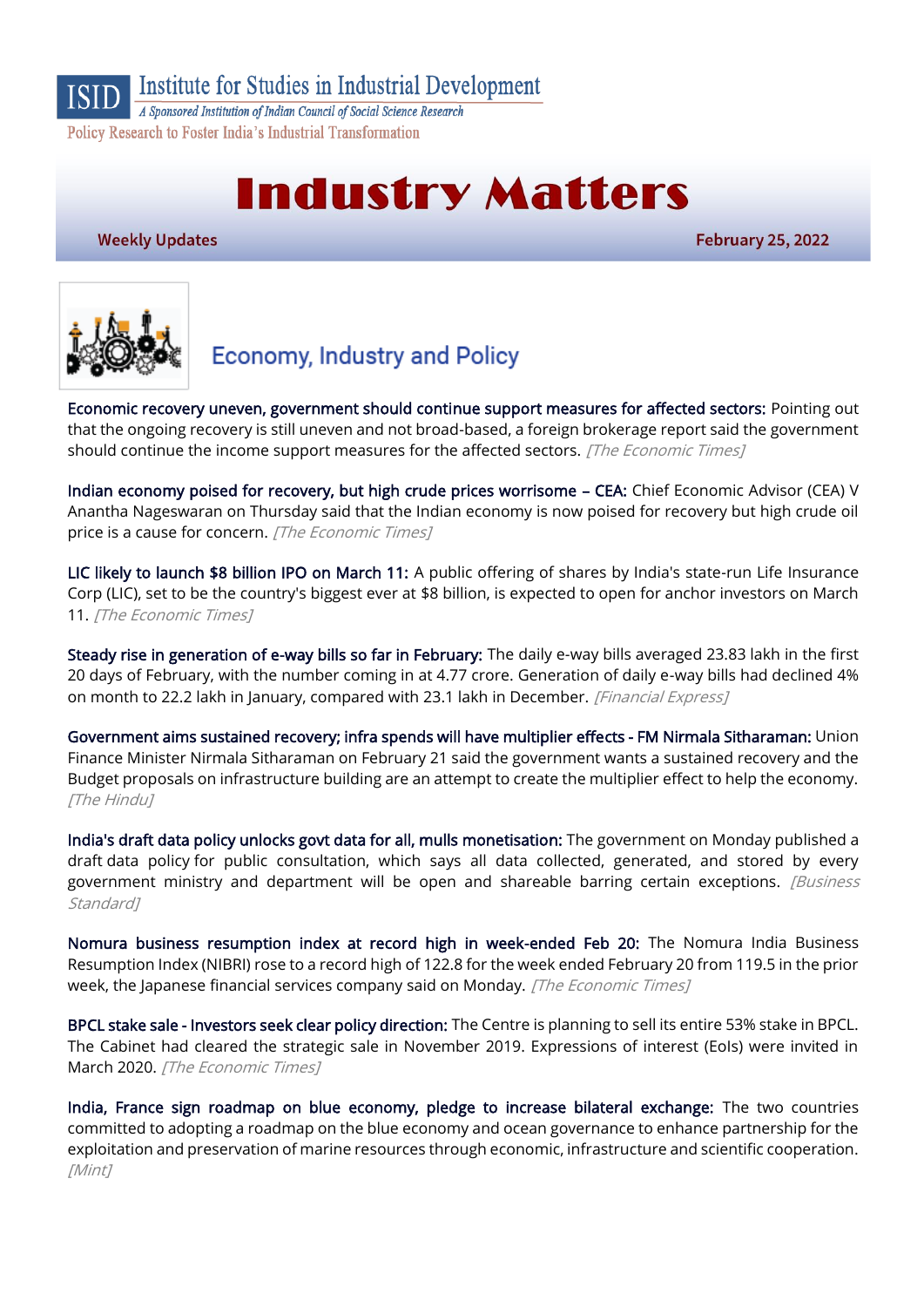[Russia-Ukraine conflict raises big risks for global economy:](https://economictimes.indiatimes.com/news/international/business/russia-ukraine-conflict-raises-big-risks-for-global-economy/articleshow/89799879.cms) Russia's attack on Ukraine and retaliatory sanctions from the West may not portend another global recession. The two countries together account for less than 2% of the world's gross domestic product. And many regional economies remain in solid shape, having rebounded swiftly from the pandemic recession. [The Economic Times]



#### **Foreign Investment**

[India's total FDI inflow of USD 60.3 billion in April-Dec '21 down 10.6 per cent - Govt data:](https://economictimes.indiatimes.com/news/economy/finance/indias-total-fdi-inflow-of-usd-60-3-billion-in-april-dec-21-down-10-6-per-cent-govt-data/articleshow/89809337.cms) India received total foreign direct investment of USD 60.3 billion during April to December 2021 which is 10.6 per cent lower compared to the USD 67.5 billion of FDI received in the same period of 2020-21, according to a government's data. [The Economic Times]

[It's right time to pitch for FDI](https://economictimes.indiatimes.com/news/economy/policy/its-right-time-to-pitch-for-fdi-industry-secretary/articleshow/89717091.cms) - Industry secretary: The way the global situation is changing, next 18-30 months are most crucial for FDI. Most supply chains are realigning themselves and major decisions for new investment destinations are happening. This is the right time to pitch and fortunately the kind of work, which is being done, should help. [The Economic Times]

[Vedanta charts \\$8 billion chip manufacturing plan via Foxconn JV:](https://economictimes.indiatimes.com/industry/cons-products/electronics/vedanta-charts-8-billion-chip-manufacturing-plan-via-foxconn-jv/articleshow/89672585.cms) The company has already applied for the government's incentive scheme and is hoping to ready the manufacturing facility by 2024. [The Economic Times]

[Intel-owned Tower Semiconductor's chip-making plan in India back on table:](https://www.business-standard.com/article/companies/intel-owned-tower-semiconductor-s-chip-making-plan-in-india-back-on-table-122021800154_1.html) Israel-based chipmaker Tower Semiconductor, which was recently acquired by Intel for \$5.4 billion, is in active discussions with the government to set up a manufacturing facility in India, according to a source close to the development. [Business Standard]



## **Trade Policy and Competitiveness**

[Global trade growth likely to be subdued in 2022 after hitting record high of \\$28.5 trillion in 2021:](https://economictimes.indiatimes.com/small-biz/trade/exports/insights/global-trade-growth-likely-to-be-subdued-in-2022-after-hitting-record-high-of-28-5-trillion-in-2021/articleshow/89715595.cms) A new report by (UNCTAD) says, "Overall, the value of global trade reached a record level of \$28.5 trillion in 2021," which is an increase of 25% on 2020 and 13% higher compared to 2019, before the COVID-19 pandemic struck. Trade in services rose by \$50 billion to reach \$1.6 trillion, just above pre-pandemic levels. [The Economic Times]

[Foreign Trade Policy - New FTP to refrain from big-bang fiscal sops:](https://www.financialexpress.com/economy/foreign-trade-policy-new-ftp-to-refrain-from-big-bang-fiscal-sops/2437438/) This will be a break from the past. The government had announced the Merchandise Export from India Scheme (MEIS) in 2015, when the current FTP was rolled out, by merging five different schemes and sharply raising budgetary allocation for it. [Financial Express]

[Sanctions on Russia - Exporters to urge govt to weigh alternative payment modes:](https://www.financialexpress.com/economy/sanctions-on-russia-exporters-to-urge-govt-to-weigh-alternative-payment-modes/2443170/) Indian exporters are planning to approach the government to put in place a mechanism to ensure their payments are not stuck even if more sanctions are imposed on Moscow. [Financial Express]

[Services exports may reach \\$325 billion in FY23, says SEPC Chairman:](https://economictimes.indiatimes.com/small-biz/trade/exports/insights/services-exports-may-reach-325-billion-in-fy23-says-sepc-chairman/articleshow/89714599.cms) The country's services export is expected to reach USD 325 billion in 2022-23 on account of increasing demand for all kinds of services and gradual resumption of regular international travels, SEPC Chairman Sunil H Talati said. [The Economic Times]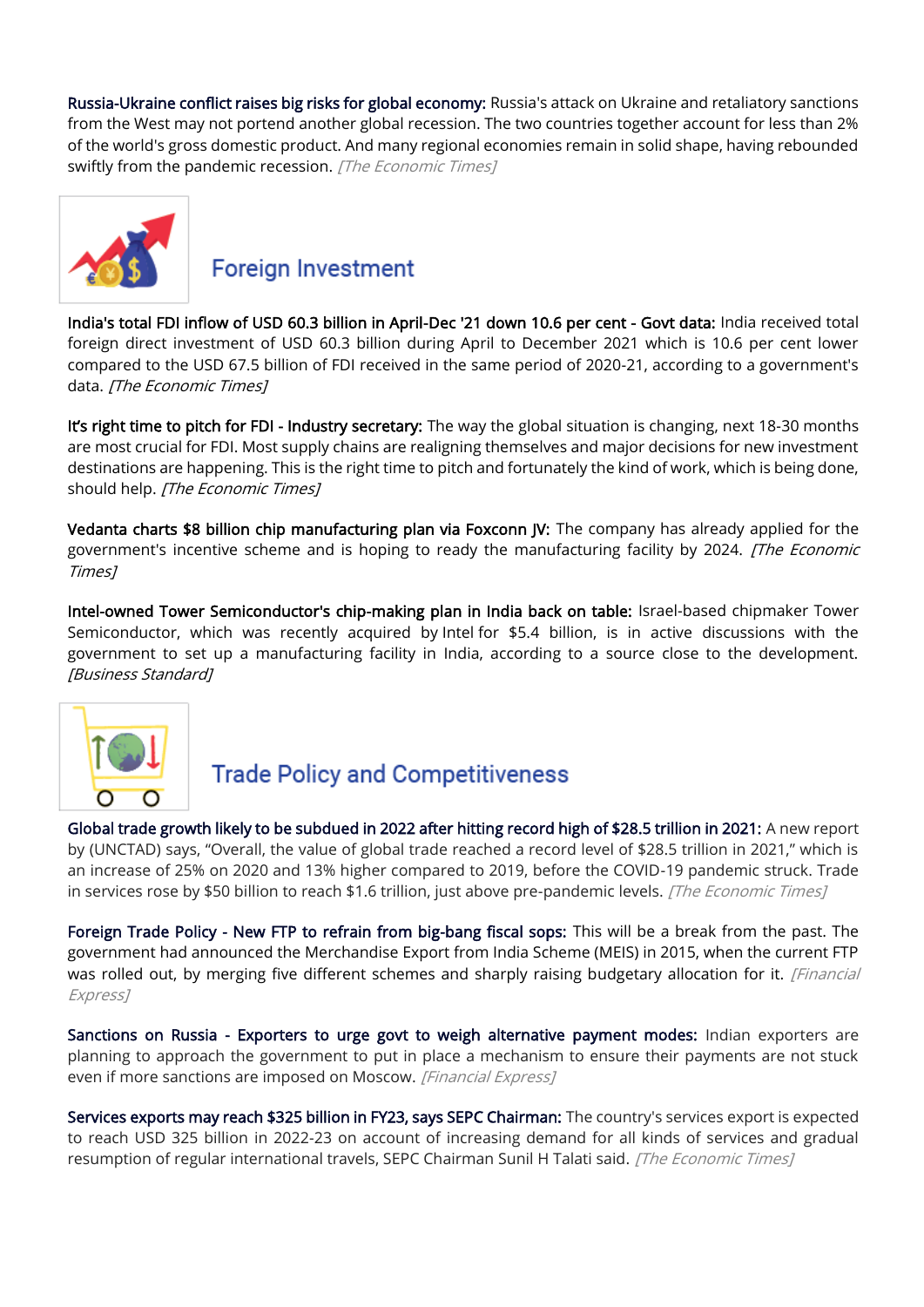[Exports up 26.40 per cent to \\$25.33 bn during Feb 1-21:](https://www.thehindubusinessline.com/economy/exports-up-2640-per-cent-to-2533-bn-during-feb-1-21/article65074137.ece) The country's merchandise exports rose by 26.4 per cent to\$25.33 billion this month till February 21 on account of healthy performance by sectors including gems and jewellery, engineering, textiles and chemicals, according to the commerce ministry data. *[The Hindu* BusinessLine]

[A decadal India and UAE trade deal:](https://economictimes.indiatimes.com/news/economy/foreign-trade/a-decadal-india-and-uae-trade-deal/articleshow/89673327.cms) India and the United Arab Emirates signed a comprehensive trade pact on Friday, the first such agreement signed in a decade. [The Economic Times]

[India-UAE trade pact may benefit \\$26 billion worth of domestic goods subjected to 5% duty:](https://economictimes.indiatimes.com/news/economy/foreign-trade/india-uae-trade-pact-may-benefit-26-billion-worth-of-domestic-goods-subjected-to-5-duty/articleshow/89701370.cms) The comprehensive free trade agreement between India and the UAE is likely to benefit about USD 26 billion worth of domestic products like gems and jewellery that are currently subjected to 5 per cent import duty by the Gulf nation, an official said. [The Economic Times]

[Duty-free access for jewellery sector to get huge export boost under India-UAE trade pact - Commerce](https://economictimes.indiatimes.com/industry/cons-products/fashion-/-cosmetics-/-jewellery/duty-free-access-for-jewellery-sector-to-get-huge-export-boost-under-india-uae-trade-pact-commerce-secretary/articleshow/89684434.cms)  [Secretary:](https://economictimes.indiatimes.com/industry/cons-products/fashion-/-cosmetics-/-jewellery/duty-free-access-for-jewellery-sector-to-get-huge-export-boost-under-india-uae-trade-pact-commerce-secretary/articleshow/89684434.cms) The domestic jewellery sector will get a huge export boost in the United Arab Emirates (UAE) market as it would get duty-free access there, while the gulf nation will get greater access to the gold market here as India will give duty concessions on import of up to 200 tonnes, Commerce Secretary B V R Subrahmanyam said on Saturday. [The Economic Times]

[India's textiles exports can touch \\$100 billion in five years](https://economictimes.indiatimes.com/small-biz/sme-sector/apparel-industry-should-go-for-backward-integration-textiles-secretary/articleshow/89763680.cms) The country's apparel industry can focus on vertical integration to increase its scale and size and benefit from the production-linked incentive (PLI) scheme, this was stated by Textiles Secretary Upendra Prasad Singh at the 44th Foundation Day of Apparel Export Promotion Council (AEPC). [The Economic Times]

[India's auto, pharma, engineering exports to](https://economictimes.indiatimes.com/news/economy/foreign-trade/indias-auto-pharma-engineering-exports-to-uae-set-to-grow-through-trade-pact-govt/articleshow/89727097.cms) UAE set to grow through trade pact - Govt: The government on Monday said that India's automobile exports to the United Arab Emirates are projected to increase \$160 million in the next five years while engineering exports are seen growing 10% in the first two years and 15% in the next three years at \$7 billion, \$8 billion and \$9.2 billion in FY25, FY26, and FY27, respectively due to the Comprehensive Economic Partnership Agreement (CEPA) that the two sides have inked. [The Economic Times]

[India-UAE trade pact to boost apparel exports, employment, say exporters:](https://economictimes.indiatimes.com/news/economy/foreign-trade/india-uae-trade-pact-to-boost-apparel-exports-employment-say-exporters/articleshow/89684334.cms) Welcoming the signing of the Comprehensive Economic Partnership Agreement (CEPA) between India and the United Arab Emirates (UAE) on Friday, Apparel Export Promotion Council (AEPC) Chairman Narendra Goenka said that it will further strengthen India's dominant position in the UAE. [The Economic Times]

[Commerce department rejig in works to achieve \\$2 trillion export target:](https://economictimes.indiatimes.com/news/economy/foreign-trade/commerce-department-rejig-in-works-to-achieve-2-trillion-export-target/articleshow/89709651.cms) The suggestions are part of a project that was undertaken to design a future-ready Department of Commerce. "Separation between bilateral and World Trade Organization negotiations has been envisioned," the ministry said. [The Economic Times]



#### **Corporate Governance**

[Crompton Greaves to acquire Butterfly Gandhimathi Appliances for](https://www.thehindubusinessline.com/companies/crompton-greaves-to-acquire-butterfly-gandhimathi-appliances-for-2076-cr/article65076269.ece) **₹**2,076 cr: It has signed definitive agreements with certain members of the promoter group of Butterfly Gandhimathi Appliances Ltd to acquire up to 55 per cent stake at Rs 1,403 per equity share aggregating up to ₹1,379.68 crore. [The Hindu BusinessLine]

[Dabur ties up with IndianOil for direct-to-home sales:](https://economictimes.indiatimes.com/industry/cons-products/fmcg/dabur-ties-up-with-indianoil-for-direct-to-home-sales/articleshow/89768932.cms) Packaged consumer goods and ayurvedic products maker Dabur India has tied up with energy provider IndianOil in an exclusive partnership, which will provide direct access of Dabur's products to around 14 crore Indane LPG consumer households across India.  $\sqrt{The}$ Economic Times]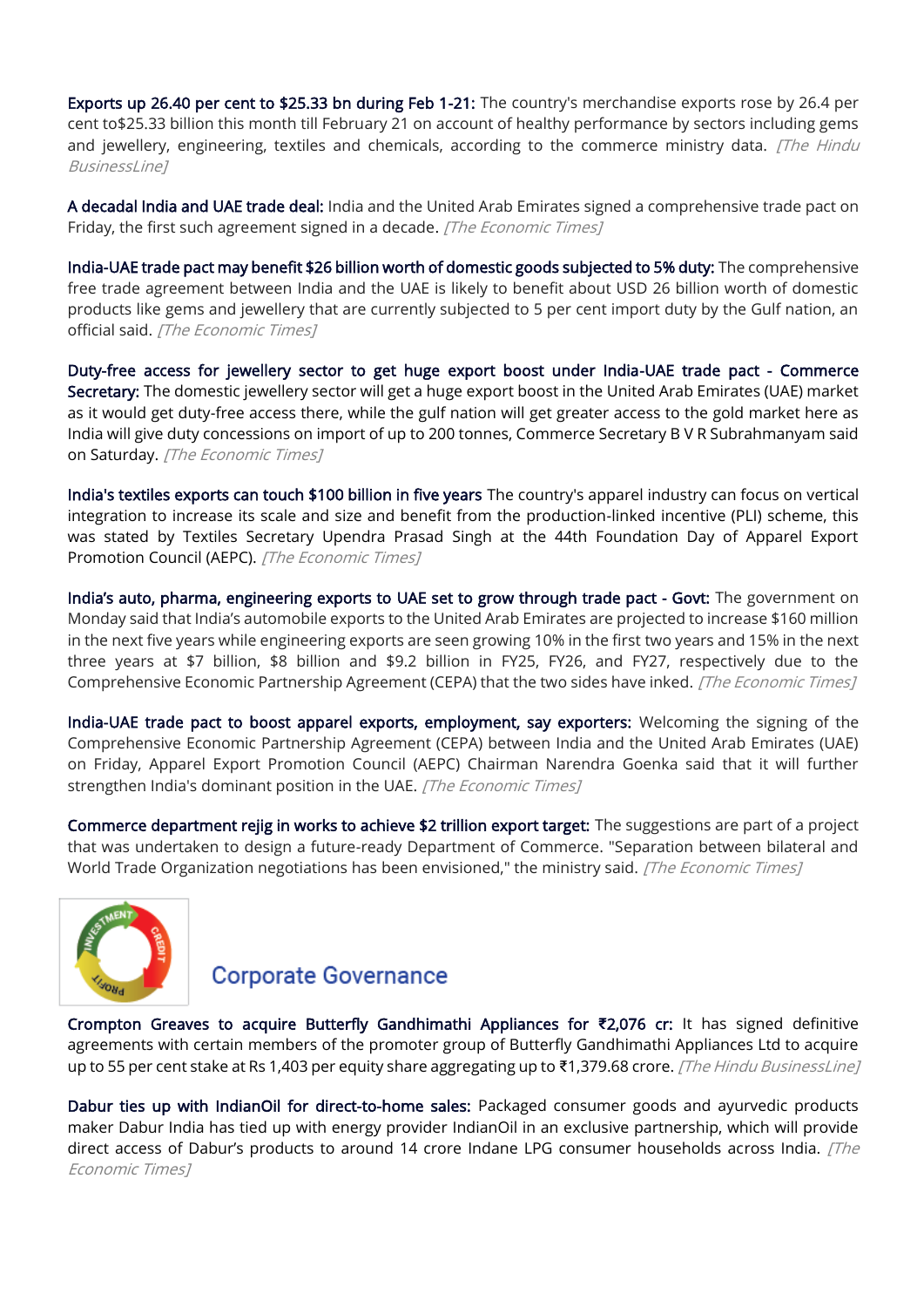

## **MSMEs and Start-ups**

[Highest capex allotment in Budget 2022 will fast-track MSME sector development:](https://economictimes.indiatimes.com/small-biz/sme-sector/highest-capex-allotment-in-budget-2022-will-fast-track-msme-sector-development/articleshow/89715252.cms) The sharp hike in capital expenditure by the finance minister can be considered a welcome move as capex not only creates assets for the future but is known to create more jobs that in turn lead to sustainable demand in the long run.  $[The]$ Economic Times]

[MSMEs will survive if they are on digital platforms, part of global value chains - MSME Joint Secretary:](https://www.financialexpress.com/industry/sme/msme-eodb-msmes-will-survive-if-they-are-on-digital-platforms-part-of-global-value-chains-msme-joint-secretary/2444208/) NSIC also facilitates online marketing services for MSMEs through its MSME Global Mart portal. During 2020-21, 46,034 units were registered under the B2B portal while 11,105 MSMEs had enrolled till December 2021 in the current financial year, as per the MSME Ministry's annual report 2021-22. [Financial Express]

[TransUnion CIBIL partners with FICCI to help MSMEs:](https://economictimes.indiatimes.com/small-biz/sme-sector/transunion-cibil-partners-with-ficci-to-help-msmes/articleshow/89659899.cms) TransUnion CIBIL has partnered with the Federation of Indian Chambers of Commerce & Industry (FICCI) to launch a nationwide MSME consumer education program that will support MSMEs in gaining awareness of credit management, CIBIL Rank and commercial credit information. [The Economic Times]

[SaaS start-up Hasura enters unicorn club with \\$100 mn Series C funding:](https://www.business-standard.com/article/companies/saas-start-up-hasura-enters-unicorn-club-with-100-mn-series-c-funding-122022201209_1.html) Software-as-a-service startup Hasura has raised \$100 million in funding at a valuation of \$1 billion. The Series C round brings the total capital raised by Hasura to \$136.5 million. [Business Standard]



## **Employment and Industrial Relations**

'Unified MGNREGS wages needed' [- Panel flags pay disparity in Centre's flagship rural employment scheme:](https://www.newindianexpress.com/nation/2022/feb/21/unified-mgnregs-wages-needed-panel-flags-pay-disparity-in-centres-flagshiprural-employment-scheme-2421941.html) A parliamentary standing committee has flagged the disparity in wage rates in various states under the rural employment scheme MGNREGS, calling it baffling and unjustified. [New Indian Express]

[EPFO Payroll data - 14.6 lakh subscribers added in December 2021, a rise of 16.4% YoY:](https://economictimes.indiatimes.com/news/economy/finance/epfo-payroll-data-14-6-lakh-subscribers-added-in-december-2021-a-rise-of-16-4-yoy/videoshow/89723628.cms) The Employees' Provident Fund Organisation (EPFO) added 14.6 lakh net subscribers in December 2021, up 16.4 per cent compared to the corresponding period of the previous year. [The Economic Times]

[Unemployment falls in UP, on the rise in Punjab and Goa, shows data:](https://www.business-standard.com/article/economy-policy/unemployment-falls-in-up-on-the-rise-in-punjab-and-goa-shows-data-122021801306_1.html) An overall analysis of 24 states and UTs shows a mixed bag performance, wherein while 13 states witnessed a fall in the unemployment rate during this period, 11 saw an increase. Rajasthan has been the worst-performing state, followed by Haryana and Jharkhand. [Business Standard]

[EPFO mulling new pension scheme for formal workers getting over Rs 15K basic wage:](https://economictimes.indiatimes.com/news/economy/finance/epfo-mulling-new-pension-scheme-for-formal-workers-getting-over-rs-15k-basic-wage/articleshow/89700166.cms) Retirement fund body EPFO is mulling a new pension product for organised sector workers who are getting basic wages of more than Rs 15,000 per month and are not mandatorily covered under its Employees' Pension Scheme 1995 (EPS-95). [The Economic Times]

[Remote work model sees a rise in compensation for employees in India - Indeed Report:](https://economictimes.indiatimes.com/jobs/remote-work-model-sees-a-rise-in-compensation-for-employees-in-india-indeed-report/articleshow/89793237.cms) As per the new report, 60% of the employees surveyed say remote work has been the biggest work trend, post-pandemic, followed by hybrid work (42%). Employers share a similar view, with 64% considering remote work, followed by hybrid work (45%), to be the biggest trends. [The Economic Times]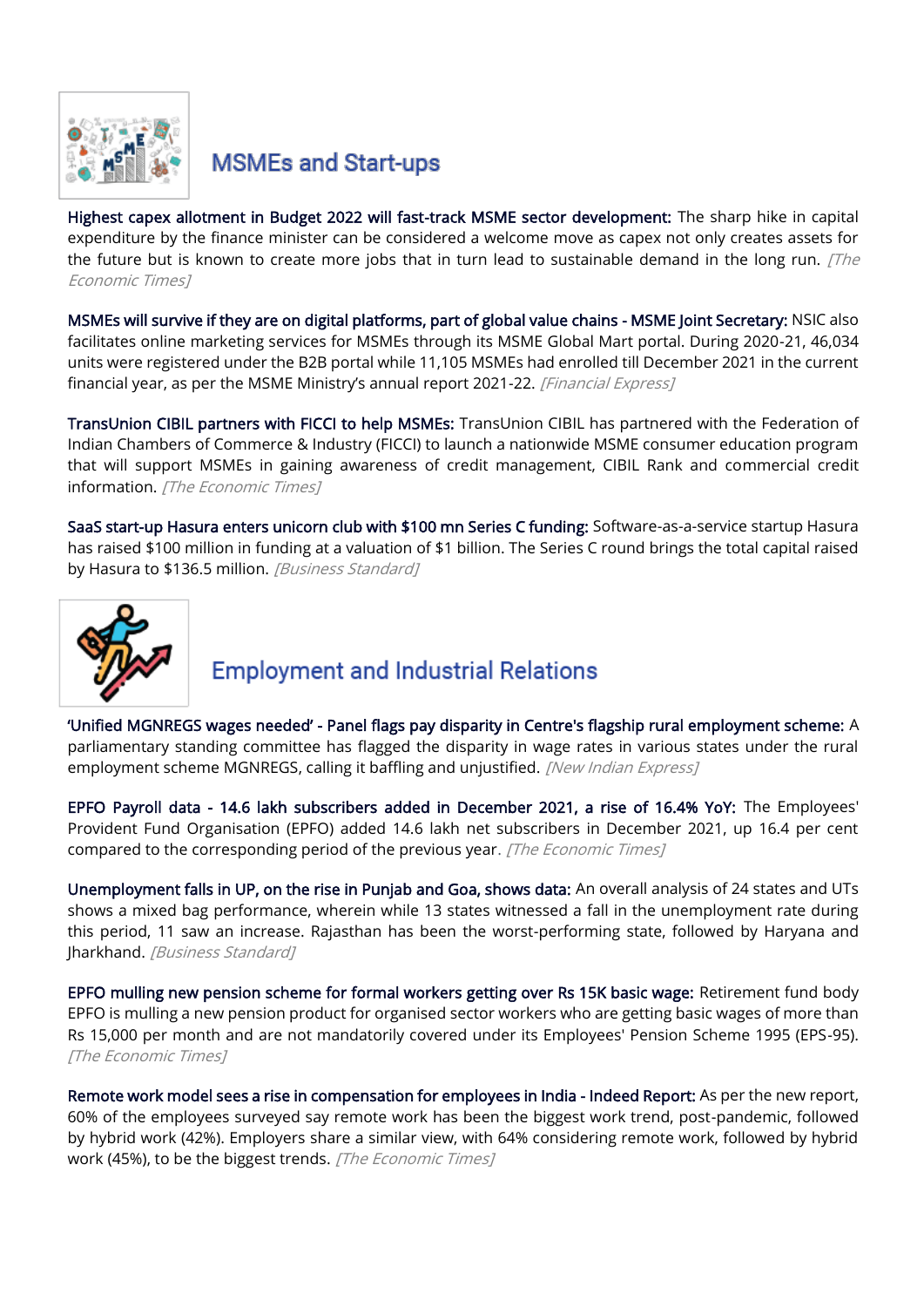[Paternity leave gaining ground among Indian companies:](https://economictimes.indiatimes.com/news/company/corporate-trends/paternity-leave-gaining-ground-among-indian-companies/articleshow/89669213.cms) In India, central government employees get 15 days of paternity leave, but there is no formal policy in place for employees in the private sector. However, companies have set out progressive policies of their own. While new-age companies including Meesho, Twilio, Flipkart, Razorpay and Okcredit are taking the lead in terms of giving more time off to new fathers, sometimes as much as 30 weeks, the shift is increasingly gaining ground across sectors. [The Economic Times]

[Slower Recovery - 19 States overshoot MGNREGA budget:](https://economictimes.indiatimes.com/news/economy/policy/slower-recovery-19-states-overshoot-mgnrega-budget/articleshow/89757615.cms) Data from the rural development ministry website shows states such as Jharkhand, Gujarat, Uttar Pradesh and West Bengal have utilised 128%, 110%, 100% and 109% of the funds, respectively, for the year till February 21. [The Economic Times]



#### **Industrial Finance**

[Bank loans to industries get momentum after 21 months:](https://economictimes.indiatimes.com/industry/banking/finance/banking/bank-loans-to-industries-gets-momentum-after-21-months/articleshow/89644675.cms) Bank loans to industries crossed the Rs 29 lakh crore mark for the first time in 21 months and settled at Rs 29.85 lakh crore at the end of December, with an improvement in consumer and business confidence that laid the pitch for sustained economic revival.  $\int \hat{f}$ Economic Times]

[Banks may not wait for regulation to adopt decentralised finance:](https://economictimes.indiatimes.com/industry/banking/finance/banking/banks-may-not-wait-for-regulation-to-adopt-decentralised-finance/articleshow/89740097.cms) Decentralised finance or DeFi is fast catching up with bankers and technologists around the globe even as regulations around it are still not in place. Decentralised finance offers a number of new opportunities to banks to expand their scope and cut costs. [The Economic Times]

[FSDC calls for constant vigil on functioning of financial institutions:](https://economictimes.indiatimes.com/news/economy/finance/fsdc-calls-for-constant-vigil-on-functioning-of-financial-institutions/articleshow/89752093.cms) The Council deliberated on the various mandates of the FSDC and major macro-financial challenges arising in view of global and domestic developments, Finance Ministry said in a statement. [The Economic Times]



## **Technology and Innovation**

[PM flags off 100 'kisan drones' to spray pesticides in farms across India:](https://www.thehindubusinessline.com/economy/agri-business/pm-flags-off-100-kisan-drones-to-spray-pesticides-in-farms-across-india/article65064847.ece) Prime Minister Narendra Modi expressed confidence that India's rising capability in the drone sector will give the world a new leadership, as he flagged off 100 'kisan drones' in different parts of the country for spraying pesticides and other farm materials. [The Hindu BusinessLine]

[Data localisation row - It's Big Tech vs Reliance Industries and Paytm:](https://www.business-standard.com/article/companies/big-tech-vs-reliance-industries-paytm-in-data-localisation-row-122021701517_1.html) Serious differences have arisen between domestic companies such as Reliance Industries Ltd and Paytm, and global tech and media companies such as Google, Meta, Disney+Hotstar and others, on the contentious issue of data localisation in the proposed Data Protection Bill. [Business Standard]

[NxtGen plans to invest Rs 1,300 crore in data centres across the country:](https://www.business-standard.com/article/companies/nxtgen-plans-to-invest-rs-1-300-crore-in-data-centres-across-the-country-122022100021_1.html) NxtGen Datacenter and Cloud Technologies is gearing up to invest Rs 1,300 crore to set up around 10 more data centers and 236 edge centers across the country. [Business Standard]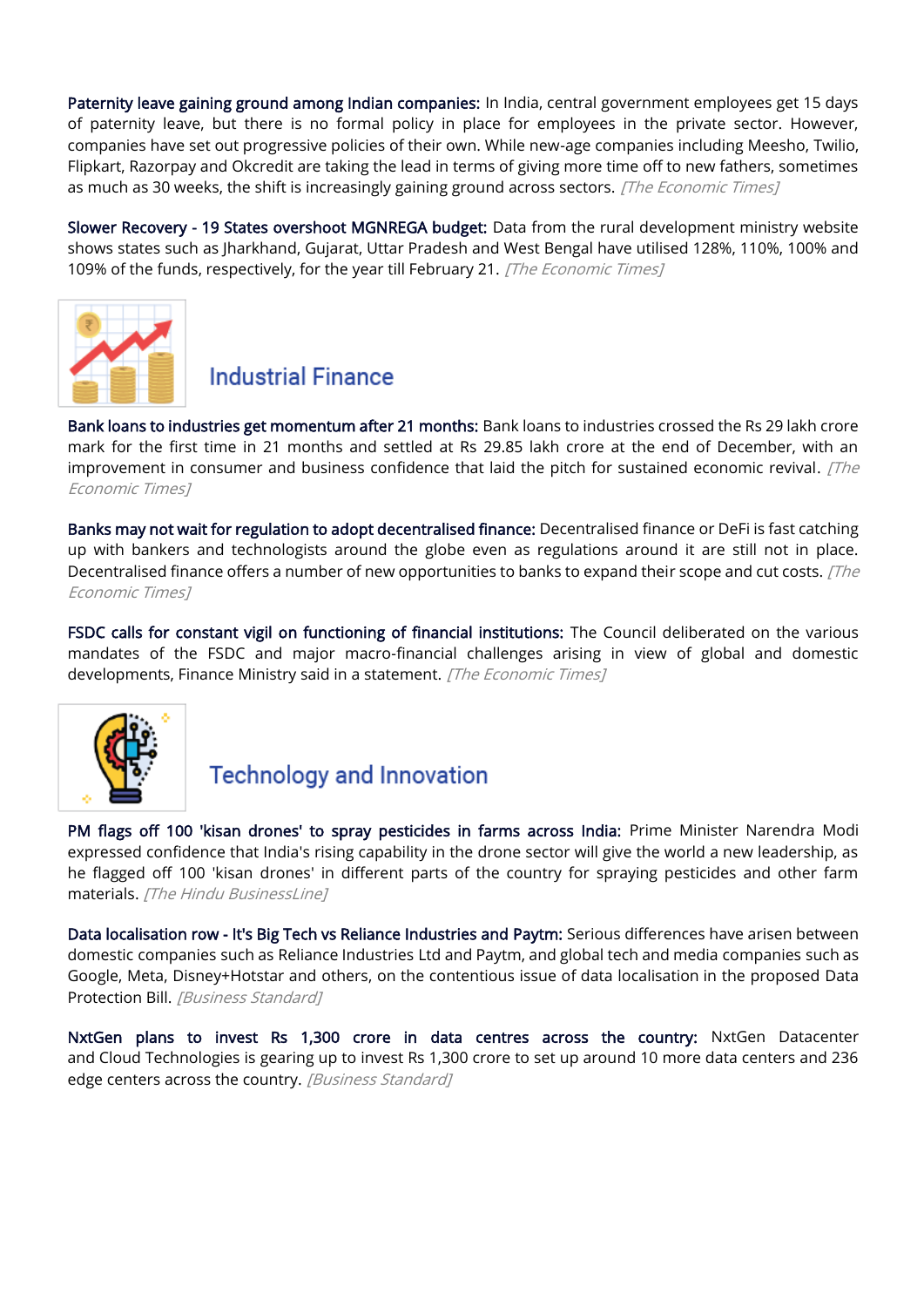

## Industrial Infrastructure, Clusters and SEZs

[Prime Minister Modi inaugurates 550-tonne capacity Bio-CNG plant in Indore:](https://economictimes.indiatimes.com/industry/renewables/prime-minister-modi-inaugurates-550-tonne-capacity-bio-cng-plant-in-indore/articleshow/89683971.cms) Prime Minister Narendra Modi on Saturday virtually inaugurated 550-tonne capacity 'gobar-dhan' Bio-CNG plant in Indore city of Madhya Pradesh. The plant, named as Govardhan plant, is based on the concept of waste-to-wealth innovation. . [The Economic Times]

[Need to bridge global infra funding gap, develop innovative financing mechanisms - FM at G20 meet:](https://economictimes.indiatimes.com/news/economy/infrastructure/need-to-bridge-global-infra-funding-gap-develop-innovative-financing-mechanisms-fm-at-g20-meet/articleshow/89661811.cms) Finance Minister Nirmala Sitharaman on Friday emphasised the need for bridging the infrastructure funding gap and developing innovative financing mechanisms for an inclusive growth in the sector. [The Economic Times]

NHAI to roll out **₹**[1 trillion plan to connect 117 districts:](https://www.livemint.com/news/india/nhai-to-roll-out-1-trillion-plan-to-connect-117-districts-11645385373988.html) India is set to unveil an ambitious ₹1 trillion programme to build 5,795km of national highways in 117 so-called aspirational districts, two officials aware of the matter said. [Mint]

[Govt sanctions four national highway projects worth Rs 4,500 crore:](https://www.business-standard.com/article/economy-policy/govt-sanctions-four-national-highway-projects-worth-rs-4-500-crore-122022200698_1.html) The approved projects pertain to the construction, widening and upgradation of national highways in Assam, Telangana, Karnataka, and Andhra Pradesh. [Business Standard]

[3 Gujarat highway stretches may be lined up for sale:](https://economictimes.indiatimes.com/news/economy/infrastructure/3-gujarat-highway-stretches-may-be-lined-up-for-sale/articleshow/89717725.cms) The government may look to add three highway stretches from Gujarat to the asset monetisation pipeline after they were handed back to the National Highways Authority of India after end of the 15-year concession period. [The Economic Times]

[Infrastructure is key driver for the Indian economy:](https://www.financialexpress.com/infrastructure/infrastructure-is-key-driver-for-the-indian-economy/2443542/) For any country, one sector that can make or break its growth story is infrastructure. In India, which is the sixth-largest economy by market exchange rates in the world, infrastructure is the cornerstone of the economy. The country has a labour force of 522 million workers and is considered to be one of the world's fastest-growing economies. [Financial Express]



## Sustainable Industrialisation

[India's green energy exports to touch \\$500 bn in 20 years - Mukesh Ambani:](https://www.business-standard.com/article/companies/india-s-green-energy-exports-to-touch-500-bn-in-20-years-mukesh-ambani-122022301198_1.html) The statement comes at a time when RIL has started aggressive expansion into the green energy sector with solar equipment manufacturing, green hydrogen production and energy storage. [Business Standard]

[New policy to cut green hydrogen cost by 40-50 per cent, says Indian Oil:](https://economictimes.indiatimes.com/industry/renewables/new-policy-to-cut-green-hydrogen-cost-by-40-50-per-cent-says-indian-oil/articleshow/89699187.cms) India's largest oil firm IOC will set up 'green hydrogen' plants at its Mathura and Panipat refineries by 2024 to replace carbon-emitting units as it sees the just announced green hydrogen policy as a watershed moment in the country's energy transition that will help cut costs. [The Economic Times]

[Indian Oil sets up 1,000 EV charging stations:](https://economictimes.indiatimes.com/industry/renewables/indian-oil-sets-up-1000-ev-charging-stations/articleshow/89668540.cms) The company is targeting to provide EV charging facilities at 10,000 fuel stations in the next three years. "This will give confidence to customers for an uninterrupted drive as well as to automobile manufacturers to enhance the production of electric vehicles," said Kumar. [The Economic Times]